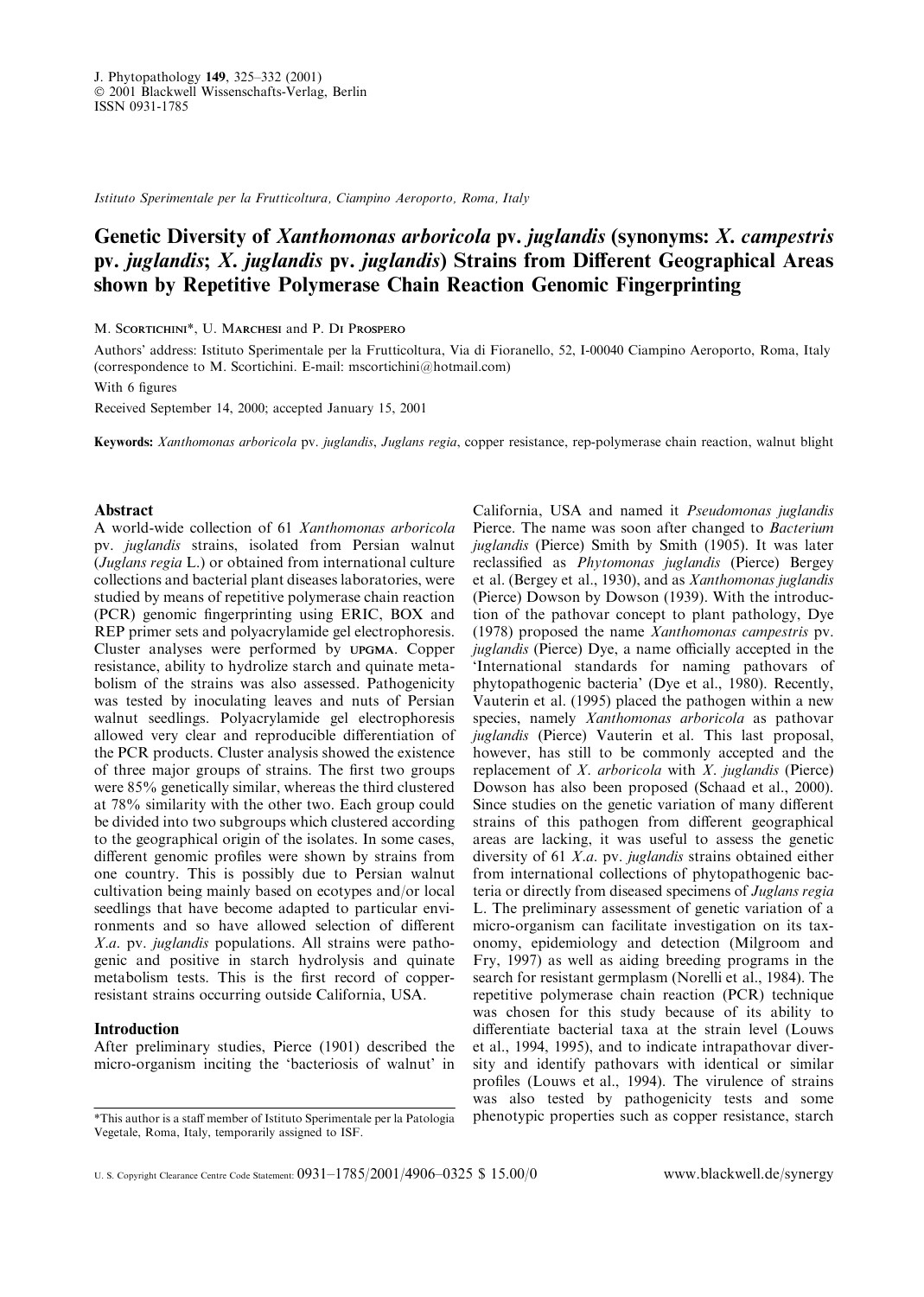hydrolysis and quinate metabolism have been determined. The genetic variability found among strains of  $X.a.$  pv. *juglandis* obtained from different geographical areas is reported herein.

# Materials and Methods

# Bacterial cultures and isolation

The strains and isolates utilized in this study are shown in the Table 1. For isolation, the brilliant cresyl bluestarch (BS) semi-selective medium of Mulrean and Schroth (1981) was used, as it is based on the capability of X.a. pv. juglandis to hydrolize the starch contained in the medium and, consequently, to produce a pale blue zone surrounding the colonies. Isolations were made from visibly infected leaves; single leaflets were put into Erlenmeyer flasks each containing 200 ml of sterile physiological saline (SPS) (0.85% of NaCl in distilled water), and were shaken overnight at 150 r.p.m. Subsequently,  $100 \mu l$  of the suspension were spread on to Petri dishes containing BS medium and incubated at  $25-27$ °C for 5–7 days. Suspect colonies were streaked to purity on nutrient agar (NA) for use in additional tests to confirm the identity of the isolates. These tests were: observation of mucoid growth on glucose-yeast extractcalcium carbonate (GYCA) and yeast extract-dextrosecalcium carbonate (YDC) media, aesculin hydrolysis, protein digestion, growth at 35°C (Lelliott and Stead, 1987). Strains obtained from collections were revived on GYCA at  $25-27$ °C.

# Copper sensitivity, starch hydrolysis and quinate metabolism

Each strain was tested for copper sensitivity (Zevenhuizen et al., 1979), starch hydrolysis and quinate metabolism. For the former test, casitone-yeast extract-glycerol agar medium (CYEG) supplemented with 7, 20 or 60  $\mu$ g/ml of cupric ions in the form of  $CuSO<sub>4</sub>$ .5H<sub>2</sub>O was used. At a copper concentration of 7  $\mu$ g/ml, all *X.a.* pv. *juglandis* strains tested by Lee et al. (1994) grew. At 10  $\mu$ g/ml or more, the growth of strains started to be inhibited. Each strain was streaked to purity on CYGE plates and incubated at  $25-27$ °C for 1 week. Positive growth was indicated by the subsequent appearance of colonies. The BS medium was used to test for starch hydrolysis; positive strains hydrolize the starch as described above. The ability to metabolize quinate is a stable phenotypic feature of X.a. pv. juglandis populations tested (Lee et al., 1992). For such tests the succinate-quinate medium (SQ) was used (Lee et al., 1992). Each strain was streaked on to the medium and incubated at 28°C for 6 days. The appearance of a deep-green-coloured area around the streak was considered as a positive reaction. All tests were performed twice.

### Preparation of DNA and PCR analysis

Total genomic DNA was extracted by a modification of the technique described by Smith et al. (1995). Briefly, a loop (i.e. 3 mm diameter) full of a single colony of each strain grown in purity for 48 h on NA at  $25-27$ °C was suspended in SPS and centrifuged at  $8900 \times g$  for 2 min. The pellet was suspended in SPS to an optical density

Table 1

List of Xanthomonas arboricola pv. juglandis strains studied. In brackets is reported, when known, the area of Persian walnut cultivation

| Strain            | Country                 | Year of Isolation |
|-------------------|-------------------------|-------------------|
| NCPPB 411 $(T)$   | New Zealand             | 1957              |
| NCPPB 412         | New Zealand             | 1957              |
| NCPPB 413         | New Zealand             | 1957              |
| NCPPB 414         | New Zealand             | 1957              |
| NCPPB 362         | United Kingdom          | 1955              |
| <b>NCPPB 1659</b> | United Kingdom          | 1964              |
| NCPPB 1447        | Romania                 | 1963              |
| NCPPB 2927        | Iran                    | 1977              |
| <b>NCPPB 3340</b> | France                  | 1984              |
| PD 130            | The Netherlands         | 1978              |
| PD 157            | The Netherlands         | 1987              |
| PD 189            | The Netherlands         | 1979              |
| PD 2635           | The Netherlands         | 1994              |
| PD 2277           | The Netherlands         | 1993              |
| PD 2278           | The Netherlands         | 1993              |
| PD 2279           | The Netherlands         | 1993              |
| PD 1876           | Hungary                 | 1981              |
| <b>BPIC 279</b>   | Greece (Korinthos)      | 1970              |
| <b>BPIC 281</b>   | Greece (Korinthos)      | 1970              |
| <b>BPIC 282</b>   | Greece (Korinthos)      | 1970              |
| <b>BPIC 349</b>   | Greece (Arkadia)        | 1971              |
| <b>BPIC 733</b>   | Greece (Attiki)         | 1979              |
| IVIA 1317.3       | Spain                   | 1993              |
| IVIA 1325.2b      | Spain                   | 1993              |
| IVIA 1321.1bb     | Spain                   | 1993              |
| 260 A2            | Portugal (Alcobaça)     | 1994              |
| 261 C3            | Portugal (Alcobaça)     | 1994              |
| 262 A1            | Portugal (Alcobaça)     | 1994              |
| 257 A5            | Portugal (Alcobaça)     | 1994              |
| 154 A             | USA (California)        | 1999              |
| 154 B             | USA (California)        | 1999              |
| 154 C             | USA (California)        | 1999              |
| 154 D             | USA (California)        | 1999              |
| 158 A             | USA (California)        | 1999              |
| 158 C             | USA (California)        | 1999              |
| 158 D             | USA (California)        | 1999              |
| ISF N1            | Italy (Latium, Rome)    | 1991              |
| ISF N2            | Italy (Latium, Rome)    | 1995              |
| ISF N3            | Italy (Latium, Rome)    | 1999              |
| ISF N4            | Italy (Latium, Rome)    | 1999              |
| ISF N5            | Italy (Latium, Rome)    | 1999              |
| ISF N6            | Italy (Latium, Rome)    | 1999              |
| ISF N7            | Italy (Latium, Rome)    | 1999              |
| ISF N8            | Italy (Latium, Rome)    | 1999              |
| ISF N9            | Italy (Latium, Viterbo) | 1999              |
| ISF N10           | Italy (Latium, Viterbo) | 1999              |
| ISF N11           | Italy (Latium, Viterbo) | 1999              |
| ISF N12           | Italy (Latium, Rieti)   | 1999              |
| ISF N13           | Italy (Latium, Rieti)   | 1999              |
| ISF N14           | Italy (Latium, Rieti)   | 1999              |
| ISF N15           | Italy (Latium, Rieti)   | 1999              |
| ISF N16           | Italy (Sicily, Palermo) | 1999              |
| ISF N17           | Italy (Sicily, Palermo) | 1999              |
| ISF N18           | Italy (Sicily, Palermo) | 1999              |
| ISF N19           | Italy (Sicily, Palermo) | 1999              |
| <b>ISF 964A</b>   | Italy (Piedmont, Turin) | 1998              |
| ISF 964B          | Italy (Piedmont, Turin) | 1998              |
| ISF 1014C         | Italy (Piedmont, Turin) | 1998              |
| ISF 1014D         | Italy (Piedmont, Turin) | 1998              |
| ISF 1208          | Italy (Piedmont, Turin) | 1998              |
| ISF 1209          | Italy (Piedmont, Turin) | 1998              |

T, pathotype strain; NCPPB, National Collection of Plant Pathogenic Bacteria, York, United Kingdom; PD, Plantenziektenkundige Dienst, Wageningen, The Netherlands; BPIC, Benaki Phytopathological Institute Collection, Kiphissia-Athens, Greece; IVIA, Instituto Valencianio de Investigaciones Agrarias, Moncada-Valencia, Spain; ISF, Istituto Sperimentale per la Frutticoltura, Rome, Italy.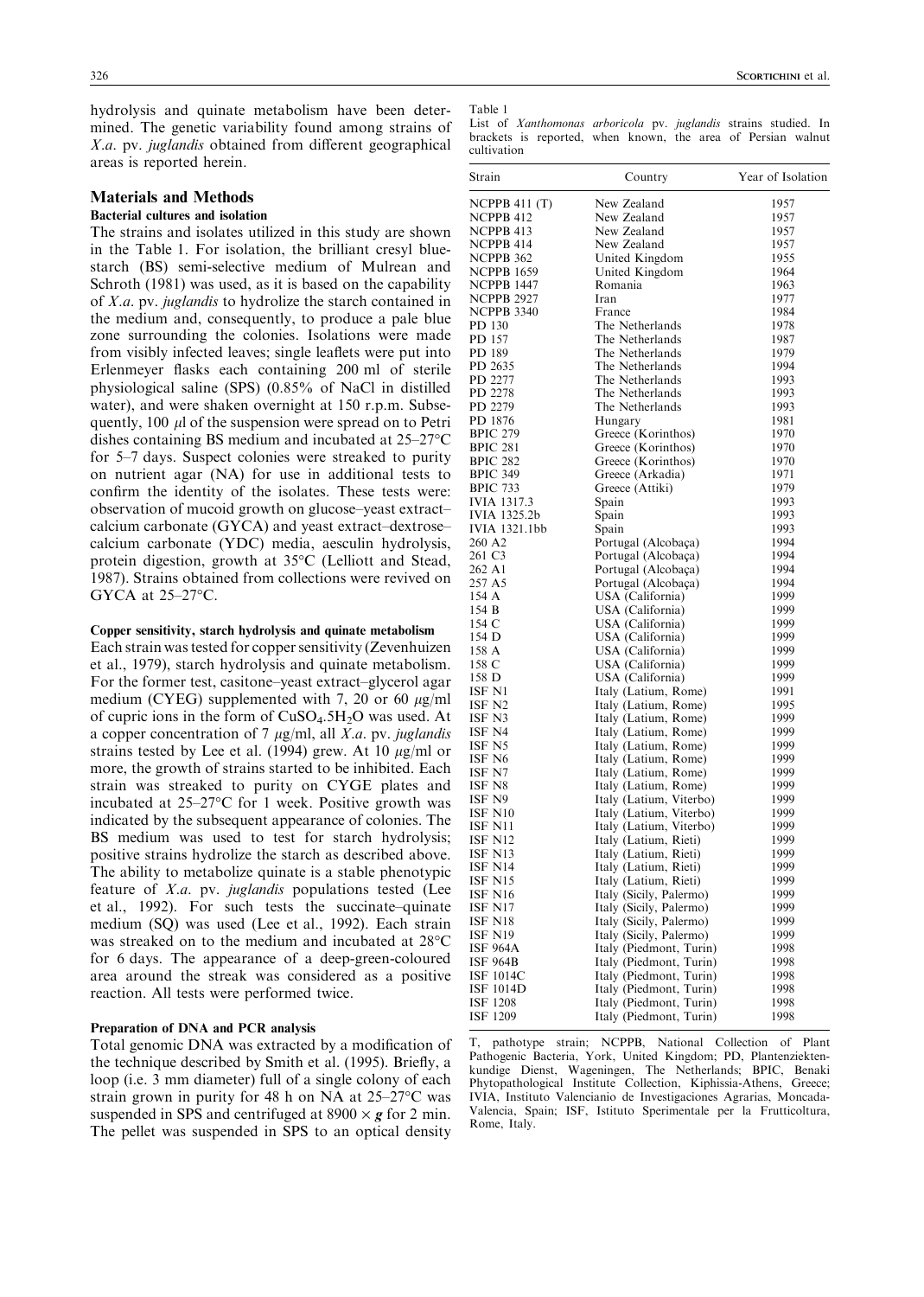corresponding to 1 to  $2 \times 10^8$  colony forming units (CFU)/ml. The suspension was placed in boiling water for 10 min and then stored at  $-20^{\circ}$ C. The repetitive PCR (rep-PCR) method used was that of Louws et al. (1994). The Enterobacterial Repetitive Intergenic Consensus (ERIC), Repetitive Extragenic Palindromic (REP) and Box elements (BOX) primer sets were synthesized by Eurogentech (Seraing, Belgium). Amplification was performed on a MJ Research (Watertown, MS, USA) PTC 100 programmable thermal controller in 25  $\mu$ l of reaction mixture containing  $200 \mu \text{M}$  deoxynucleoside triphosphate,  $2 \text{ mm } MgCl<sub>2</sub>$ , primers at 60 pmol, Taq polymerase 1.0 U and 4  $\mu$ l of cell preparation sample, and overlaid with  $25 \mu l$  of mineral oil. After thermal cycling (Louws et al., 1994), PCR products were separated by vertical gel electrophoresis on 6% acrylamide gels in  $1 \times$  TBE buffer, at 160 V, 4°C for 30 min, in Bio-Rad Mini Protean apparatus (Hercules, California, USA); the gels were stained with ethidium bromide and visualized under a UV transilluminator and photographed with a Polaroid film type 55. The PCR amplifications were performed in triplicate. Gel analyses were made as described by Smith et al. (1995). The gels were recorded and bands common to all three amplifications were recorded. For each primer and for each strain, bands were scored as present (1) or absent (0) and the readings were entered in a computer file as a binary matrix. Similarity coefficients for all pairwise combinations were determined by using Dice's coefficients (Dice, 1945) and clustered by unweighted paired group method using arithmetic averages (UPGMA) by means of NTSYS (Exeter Software, New York, USA), version 1.80. As outgroups the following xanthomonads were utilized: Xanthomonas campestris pv. campestris (Pammel) Dowson PD 1279, ISF C1, ISF C2; X.c. pv. phaseoli (Smith) Dye PD 514, Xanthomonas vesicatoria Vauterin et al. ISF PO 1.

#### Pathogenicity tests

Representative strains of the groups indicated by PCR analysis and the field isolates were tested for pathogenicity on leaves and fruit of *J. regia* seedlings under field conditions. Inocula were prepared from 48-hour-old cultures grown on NA, a loopful of the bacterial colony was suspended in SPS and photometrically adjusted to an optical density corresponding to 1 to  $3 \times 10^{7}$  CFU/ml. Leaves and fruits were punctured at four locations with a sterile needle and, at the end of May,  $10 \mu l$  of the bacterial suspension was placed on each wound. Leaves were inoculated either along the secondary veins or on the laminae. For each strain, two different leaves and fruits on the same plant were inoculated. Control plants were inoculated in the same way. Plants were checked for symptoms weekly, for 40 days after inoculation.

# Results

## Isolation

BS medium allowed the recovery of colonies capable of hydrolizing starch. Such colonies, obtained from diseased Italian walnut specimens were aesculin-positive, protein-digestion-positive, grew at 35°C and showed a mucoid growth on GYCA and YDC media. As all the colonies were pathogenic, they were all included in the present study (see Table 1).

# Copper resistance, starch hydrolysis and quinate metabolism

Most of the strains grew on CYEG at a copper concentration of 7  $\mu$ g/ml, but PD 157, IVIA 13.17.3, ISF N2, ISF N12, ISF N13, ISF N14, ISF N15 were inhibited. At a copper concentration of 20  $\mu$ g/ml, only three of the four Portuguese strains (260 A2, 261 C3 and 262 A1) grew, and these also grew poorly at 60  $\mu$ g/ml. All 61 X.a. pv. juglandis strains hydrolized starch contained in the BS medium and metabolized quinate.

## Genomic fingerprinting

ERIC, BOX and REP primer sets gave reproducible genomic PCR profiles consisting of bands of approximately 100-1700 bp. The bands were very clearly differentiated by polyacrlamide electrophoresis. For UPGMA analysis, a total of 36 reproducible, clearly resolved bands were scored: 14 for primer ERIC, 13 for primer BOX and 9 for primer REP. ERIC and BOX primers were more discriminative than REP in differentiating the X.a. pv. juglandis strains. The construction of the similarity matrix showed that no strain from one country had the same profile as that of any strain from another area. Moreover, the overall genetic similarity of the strains from one country was always greater than that of strains from other countries. Representative genomic patterns are shown in Figs  $1-5$ . The UPGMA analyses indicated genetic diversity among the strains isolated from different geographical areas. The 61 strains studied could be divided in three major groups, each of which could be divided into two subgroups according to the country of origin (Fig. 6). Group A1 included the strains from New Zealand, Romania and northern Italy. Group 2 included the strains isolated in The Netherlands and Hungary. Group B1 included the strains obtained from Portugal, Spain, France, California (USA), central Italy and the United Kingdom. Group B2 contained the strains from Greece. Group C1 included the strains from Sicily; group C2 was represented by the strain isolated in Iran. Groups A and B were related to approximately 85% similarity, whereas group C was related to the others to approximately 78%. The other xanthomonads utilized as outgroups showed the following similarities: X.c. pv campestris 43%, X.c. pv. phaseoli 40%, X. vesicatoria  $39\%$ . In some cases, *X.a.* pv. *juglandis* strains from one country or from different regions of a country did not show an unique profile. Strains collected in Italy, New Zealand, Greece and in The Netherlands showed more than one genomic fingerprint. The strains from northern, central and southern Italy differed genetically from each other and from strains from three different locations in Greece. In some other cases (i.e. California, Sicily), however, all the strains had a unique genomic profile. Four  $X.a.$  pv. juglandis strains taken from the same isolation plate showed two different profiles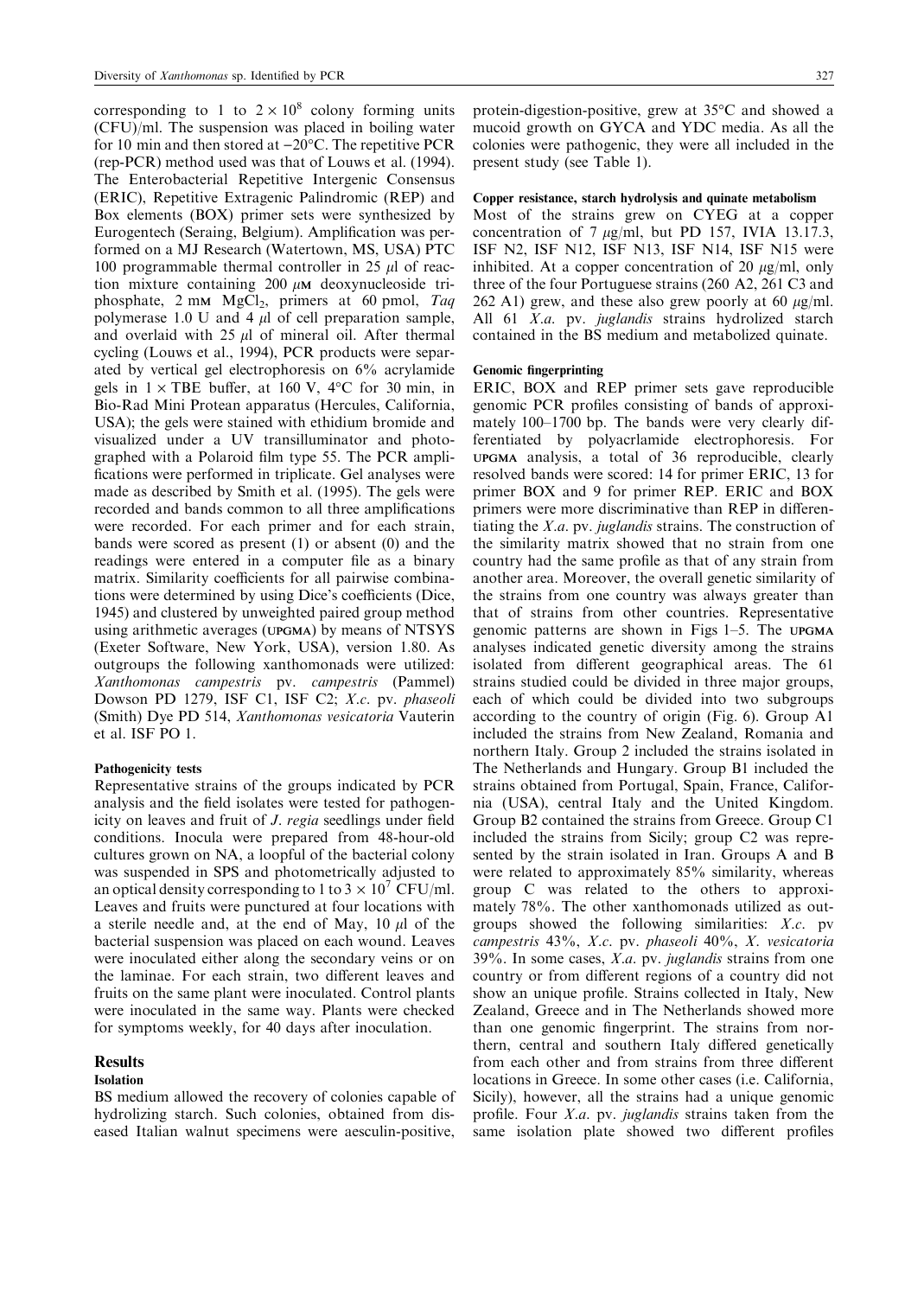

Fig. 1 PCR fingerprinting patterns from genomic  $\overrightarrow{DNA}$  of  $\overrightarrow{X.a}$ . pv. juglandis strains, obtained by using ERIC primer sets. m: molecular size marker (1-kb ladder, Gibco BRL, Life Technologies, Italy); the sizes are indicated in base pairs. Lane 1: PD 174; lane 2 ISF N15; lane 3: BPIC 279; lane 4: BPIC 282; lane 5: BPIC 349; lane 6: BPIC 733. Note the different profiles shown by the strains BPIC 349, isolated in Greece-Arkadia and BPIC 733, isolated in Greece-Attiki when compared with BPIC 279 and BPIC 282, isolated in Greece-Korinthos



(i.e. ISF N12 to ISF N15, from central Italy in the province of Rieti). Two strains (ISF N1 and ISF N2) isolated from the same walnut tree grown in the province of Rome, in 1991 and 1995, respectively, had the same profile.

#### Pathogenicity tests

At least one strain of each subgroup was tested for its pathogenicity. All the strains tested (i.e. NCPPB 411, group A1, PD 2635, group A2; 260 A2, 154 B, 158 A, group B1, BPIC 279, group B2, NCPPB 2927, group C2), as well as the Italian field isolates, induced symptoms typical of *X.a.* pv *juglandis* in Persian walnut. On fruit, necrosis developed around (i.e.  $1-2$  mm) the inoculation wound 10–15 days after inoculation and, sometimes, the necrotic spots tended to enlarge; some fruit fell prematurely. The inoculated leaf laminae and veins started to develop necrotic areas 7–11 days after Fig. 2 PCR fingerprinting patterns from genomic DNA of X.a. pv. juglandis strains, obtained by using ERIC primer sets. m: molecular size marker (1-kb ladder, Gibco BRL, Life Technologies, Italy); the sizes are indicated in base pairs. Lane 1: 158 A; lane 2: 158 C; lane 3: 158 D; lane 4: NCPPB 412; lane 5: ISF 1209; lane 6: 260 A2. Note that the strains from California (i.e.158 A, C, D) each had a unique profile

inoculation. Some strains such as PD2635 were more aggressive in the leaf laminae than veins inducing large necrotic spots, whereas in inoculated veins it caused only small lesions. None of the controls developed necrosis.

## **Discussion**

In this study it has been shown that genetic diversity exists among strains of  $X.a.$  pv. juglandis from different geographical areas of the world. This indicates that each area of Persian walnut cultivation has a different X.a. pv. juglandis population. Using ERIC, BOX or REP primer sets, no strain of a country had the same genomic fingerprint as a strain from another country. This also occurred with strains isolated from different regions of a single country. Thus, X.a. pv. juglandis strains from northern, central, and southern areas of Italy had different genomic fingerprints and so have been included in the three different groups, and the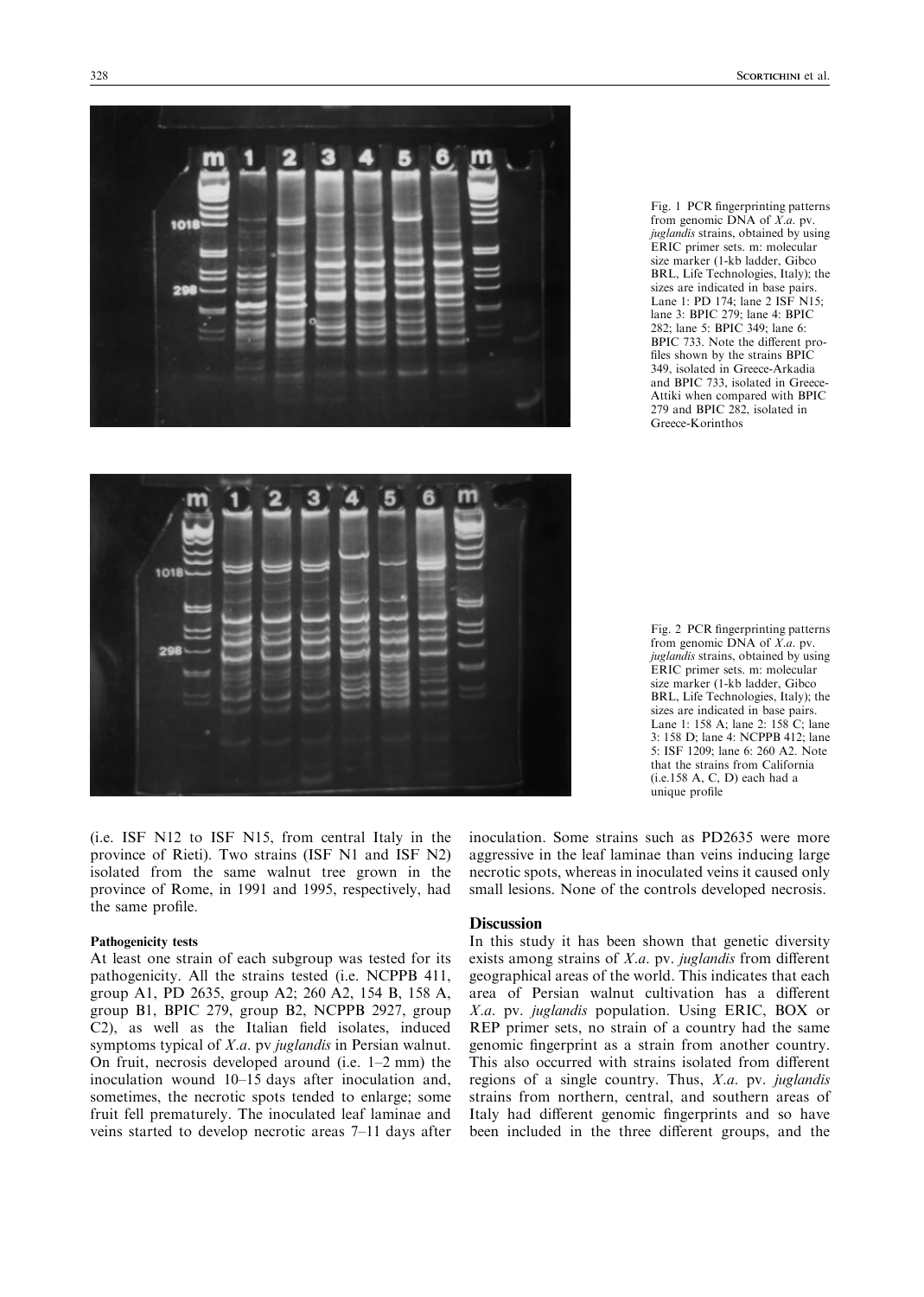Fig. 3 PCR fingerprinting patterns from genomic DNA of X.a. pv. juglandis strains, obtained by using ERIC primer sets. m: molecular size marker (1-kb ladder, Gibco BRL, Life Technologies, Italy); the sizes are indicated in base pairs. Lane 1: ISF N12; lane 2: ISF N13; lane 3: ISF N14; lane 4: ISF N15; lane 5: NCPPB 2927; lane 6: 1317.3. Note that the strains ISF N12, ISF N13, ISF N14 and ISF N15 were obtained from the same isolation plate

Fig. 4 PCR fingerprinting patterns from genomic DNA of X.a. pv. juglandis strains, obtained by using BOX primer sets. m: molecular size marker (1-kb ladder, Gibco BRL, Life Technologies, Italy); the sizes are indicated in base pairs. Lane 1: BPIC 279; lane 2: NCPPB 1447; lane 3: PD 1876; lane 4: PD 157; lane 5: 1325.2b; lane 6: ISF N6. Strains NCPPB 1447 and ISF N6 are included in group A1; strains PD 1876 and PD 157 in group A2; strain 1325.2b in group B1; strain BPIC 279 in group B2

Greek strains from Arkadia and Attiki also differed from each other and from the three strains from Korinthos. However, the overall genetic similarity of the *X.a.* pv. *juglandis* strains was high: groups A and B were related to each other to approximately 85% similarity, whereas group C was related to 78% with the other groups. Such diversity within  $X.a.$  pv. juglandis strains has already been shown by other techniques. Thus, using sodium dodecyl sulphate-polyacrylamide gel electrophoresis analysis of whole-cell proteins in an extensive study of X. campestris pathovars, Vauterin et al. (1991) placed nine strains, which were also used in the present study, in two distinct clusters: cluster 2, which includes PD 130, PD 157 and PD 189 from The Netherlands, were included in group A2 of the present study. Cluster 7, includes NCPPB 411, NCPPB 412, NCPPB 414 isolated in New Zealand, NCPPB 1447 isolated in Romania, NCPPB 362 and NCPPB 1659 isolated in the United Kingdom; in the present study, the first four strains belong to group A1 and the last two to B1. Moreover, by using contourclamped homogenous electric field (CHEF) electrophoresis of 15 X.a. pv. juglandis strains isolated in South Africa, Du Plessis and Van der Westhuizen (1995) distinguished two clusters related at 54% similarity but with most of the strains showing a distinct profile.

Several molecular mechanisms promote genetic variations in micro-organisms that can account for the genetic diversity within bacterial populations; these include spontaneous mutations arising from DNA replication infidelity, the repair of DNA mismatches, transposition, site-specific recombination and horizontal DNA acquisition (Arber, 1997). Studies concerning these aspects on X.a. pv. juglandis are lacking, but the selective pressure of the host plant might play a relevant role in selecting different populations of the walnut



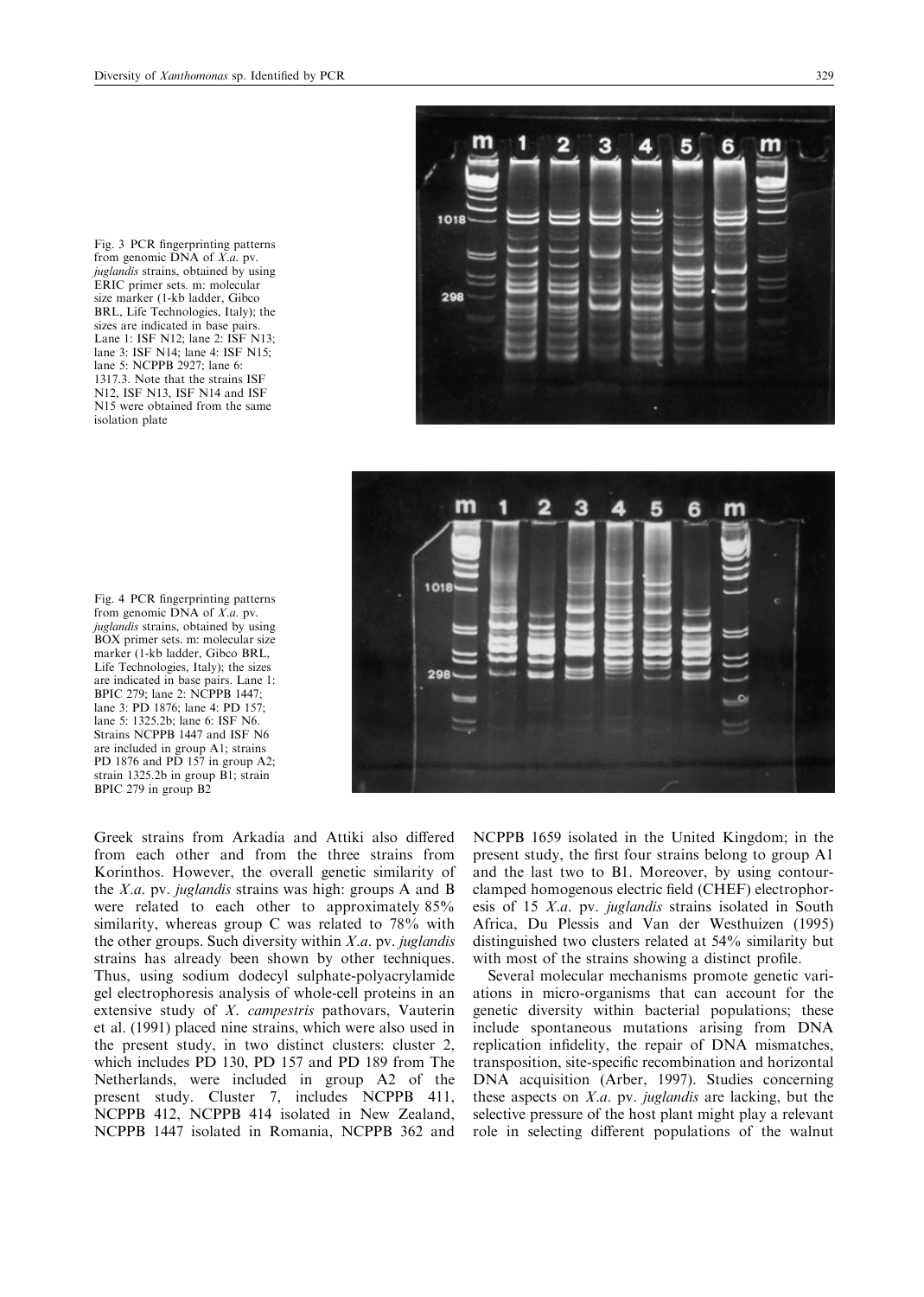

Fig. 5 PCR fingerprinting patterns from genomic DNA of X.a. pv. juglandis strains, obtained by using BOX primer sets. m: molecular size marker (1-kb ladder, Gibco BRL, Life Technologies, Italy); the sizes are indicated in base pairs. Lane 1: NCPPB 411; lane 2: NCPPB 412; lane 3: NCPPB 413; lane 4: NCPPB 1447; lane 5: NCPPB 1659; lane 6: NCPPB 2927. Strains NCPPB 411, 412 and 413 isolated from New Zealand. Note also the different profile of strain NCPPB 2927 (i.e. group C2), isolated in Iran

Similarity (%)



Fig. 6 Simplified dendrogram of Xanthomonas arboricola pv. juglandis strains obtained by UPGMA, on matrix calculated with Dice's coefficients. PCR patterns were obtained using ERIC, BOX and REP primer sets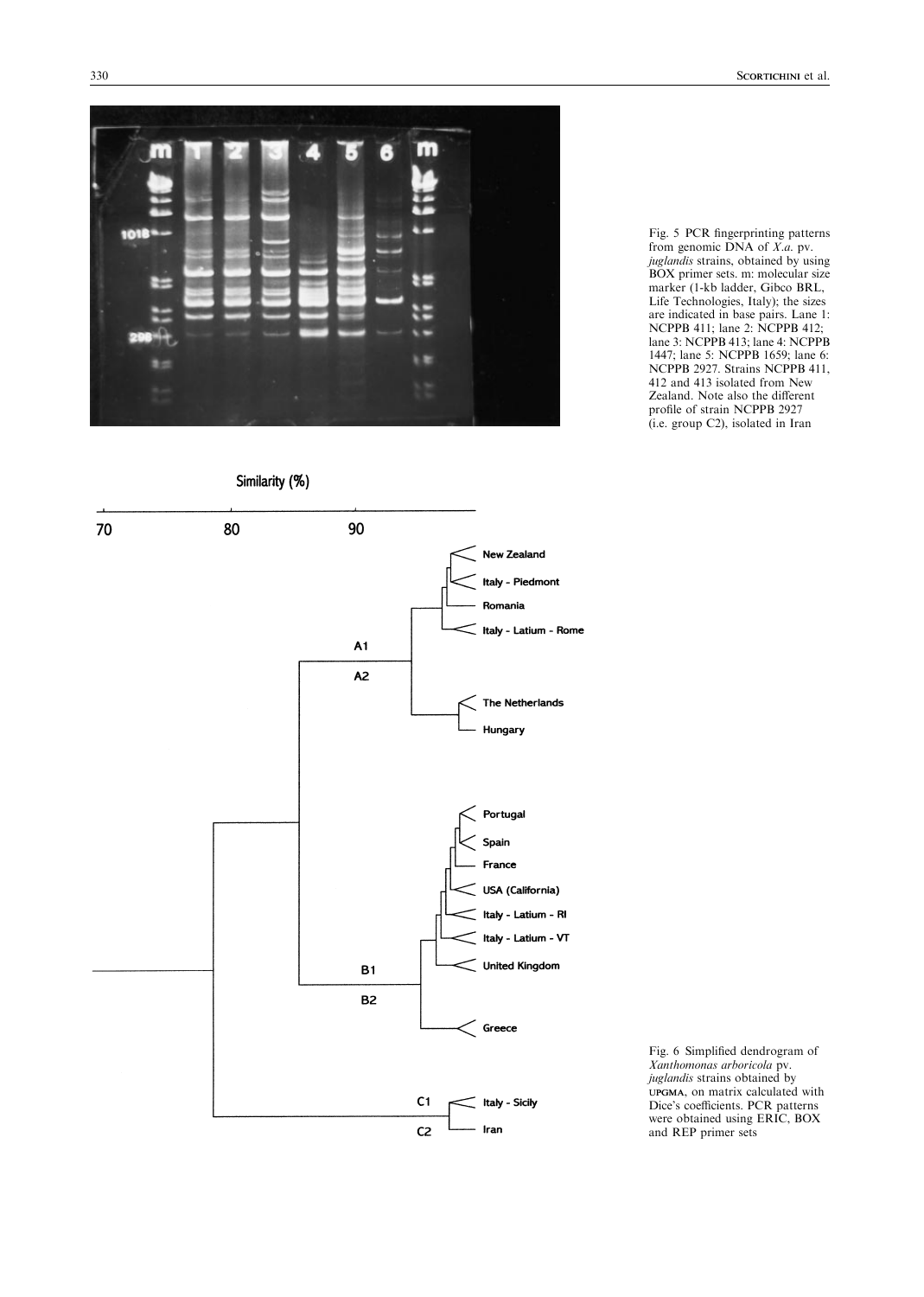pathogen. By studying the intra-population genetic variability of 27 naturalized populations of wild J. regia trees from different European and Asian areas by means of electrophoretic enzyme analysis, Malvolti et al. (1998) found that this species has genotypes adapted to local environmental conditions with alleles, in the different populations, that give evidence of distinctive gene pools. They found that walnut trees populations from Eastern Asia clearly differed from those grown in western, central and eastern Europe. It is also important to stress that, after the domestication of J. regia, ecotypes of the species were traditionally cultivated in each European and Asian country, and so-called cultivars are derived from different seedlings (Malvolti et al., 1993; Germain et al., 1997). Thus, different walnut ecotypes cultivated in different ecozones could have selected different  $X.a.$  pv. juglandis populations. Furthermore, in other pathosystems such as Xanthomonas 3oryzae pv. oryzae (Ishiyama) Swings et al./Rice, Pseudomonas syringae pv. persicae Prunier et al./Peach, Erwinia amylovora (Burrill) Winslow et al./Pear and Pseudomonas avellanae (Psallidas) Janse et al./Hazelnut, regional differencies in clusters of strains have been identified (Adhikari et al., 1995; Young et al., 1996; Zhang and Geider, 1997; Scortichini et al., 1998). The genetic diversity found in X.a. pv. juglandis strains might also be related to the relatively mild aggressiveness of the pathogen. Although this bacterium in some circumstances can cause economic losses approaching 60% (Olson et al., 1997), it very rarely kills trees. It causes damage to leaves, nut, flowers and twigs but the plant survives. This also might favour the selection of different genotypes of the bacterium co-infecting the same tree. In the present study genetic diversity was actually found among the strains isolated from the same leaf. A relevant genetic diversity was also found, for example, in fluorescent pseudomonads causing twig dieback on hazelnut (Corylus avellana L.) in a small area of cultivation (Scortichini et al., 2000); in this case also, the bacterium very rarely kills the trees. On the other hand, it was also found that within a population of a country, the strains isolated from different sites show the same genomic profile as well as strains isolated after 4 years from the same tree. Moreover, the strains isolated in California also showed a unique profile. This indicates that there is also the possibility that apparent clonal populations of X.a. pv. juglandis can establish in a particular environment.

In the present study it was also found for the first time that X.a. pv. juglandis strains showing resistance to copper occurred outside California. In fact, three of four strains isolated in Portugal showed this feature. Copper resistance of the walnut blight bacterium is considered a factor leading to failures in controlling the disease (Olson et al., 1997). However, the concentration of copper per hectare usually sprayed in the orchards (i.e. 4.5 kg/hectare per application, for a total of 10 or more applications per season) does not affect the growth of  $X.a.$  pv. juglandis strains which are resistant to 20–60  $\mu$ g/ml of cupric ions in a bacterial culture medium, but this has still to be verified in orchard conditions. BS medium proved very effective in isolating X.a. pv. juglandis from leaves and twig lesions. Du Plessis and Van der Westhuizen (1995) found that some X.a. pv. juglandis strains isolated in South Africa did not hydrolize starch in this medium. This could be due to the absence of hydrolytic activity by such strains. The utilization of potato starch, however, is fundamental for indicating such a X.a. pv. juglandis feature (present authors, present study). In the isolation procedure, it was also found in the present study that the crushing of leaf lesions in SPS followed by spreading of the suspension on to BS medium, does not always permit the recovery of the pathogen. This could be due to the phenolic compounds released by the crushed leaf cells killing the bacterial cells. When the same sample was processed in parallel by simply placing the leaf overnight into Erlenmeyer flask containing SPS, followed by the plating of 100  $\mu$ l of the suspension on BS medium, X.a. pv. juglandis isolates were readily obtained. Finally, this study confirms and stresses that breeding programmes to find Persian walnut germplasm that is tolerant to  $X.a.$  pv. *juglandis* should use more strains from different geographical areas (Woeste et al., 1992). Regional resistance breeding (Adhikari et al., 1995) might be an alternative strategy.

#### Acknowledgements

The authors wish to thank the following for suppling  $X.a.$  pv. juglandis strains: E. L. Civerolo (University of California, Davis, USA), J. D. Janse (Plant Protection Service, Wageningen, The Netherlands), M. M. Lopez (Instituto Valenciano de Investigaciones Agrarias, Moncada-Valencia, Spain), J. M. S. Martins (Estaçao Agronomica Nacional, Oeiras, Portugal), P. G. Psallidas (Benaki Phytopathological Institute, Kiphissia-Athens, Greece), and D. E. Stead (Central Science Laboratory, York, UK). This work was partially financed by Consiglio Nazionale delle Ricerche-Comitato Scienze Agrarie (Research Fellowship 201.06.35/21.06.15: `Le batteriosi del noce e del nocciolo').

#### **Literature**

- Adhikari, T. B., C. M. Vera Cruz, Q. Zhang, R. J. Nelson, D. Z. Skinner, T. W. Mew, J. E. Leach (1995): Genetic diversity of Xanthomonas oryzae pv. oryzae in Asia. Appl. Env. Microbiol. 61, 966±971.
- Arber, W. (1997): Genetic bases for evolutionary development of microorganisms. In: Van der Zeijst, B. A. M., W. P. M. Hoekstra, S. D. A. Van Embden and A. S. W. Van Alfen (eds), Ecology of Pathogenic Bacteria, pp. 3-34. Royal Netherlands Academy of Art and Science, Amsterdam, The Netherlands.
- 5Bergey's Manual of Determinative Bacteriology (1930): Phytomonas juglandis (Pierce) Bergey et al. 3rd edn. William and Wilkins, Baltimore, MD, USA.
- Dice, L. R. (1945): Measurement of the amount of ecological association between species. Ecology  $26$ ,  $297-302$ .
- Dowson, W. J. (1939): On the systematic position and generic names of the gram negative bacterial plant pathogens. Zentr. Bakter. Parasit. Infekt. II 100, 177-193.
- Du Plessis, H. J., T. J. Van der Westhuizen (1995): Identification of Xanthomonas campestris pv. juglandis from (Persian) English walnut nursery trees in South Africa. J. Phytopathol. 143, 449–454.
- Dye, D. W. (1978): Genus Xanthomonas Dowson 1939. N. Z. J. Agric. Res. 21, 153-177.
- Dye, D. W., J. F. Bradbury, M. Goto, A. C. Hayward, R. A. Lelliott, M. N. Schroth (1980): International standards for naming pathovars of phytopathogenic bacteria and a list of pathovar names and pathotypes. Rev. Plant Pathol.  $59$ , 153-168.